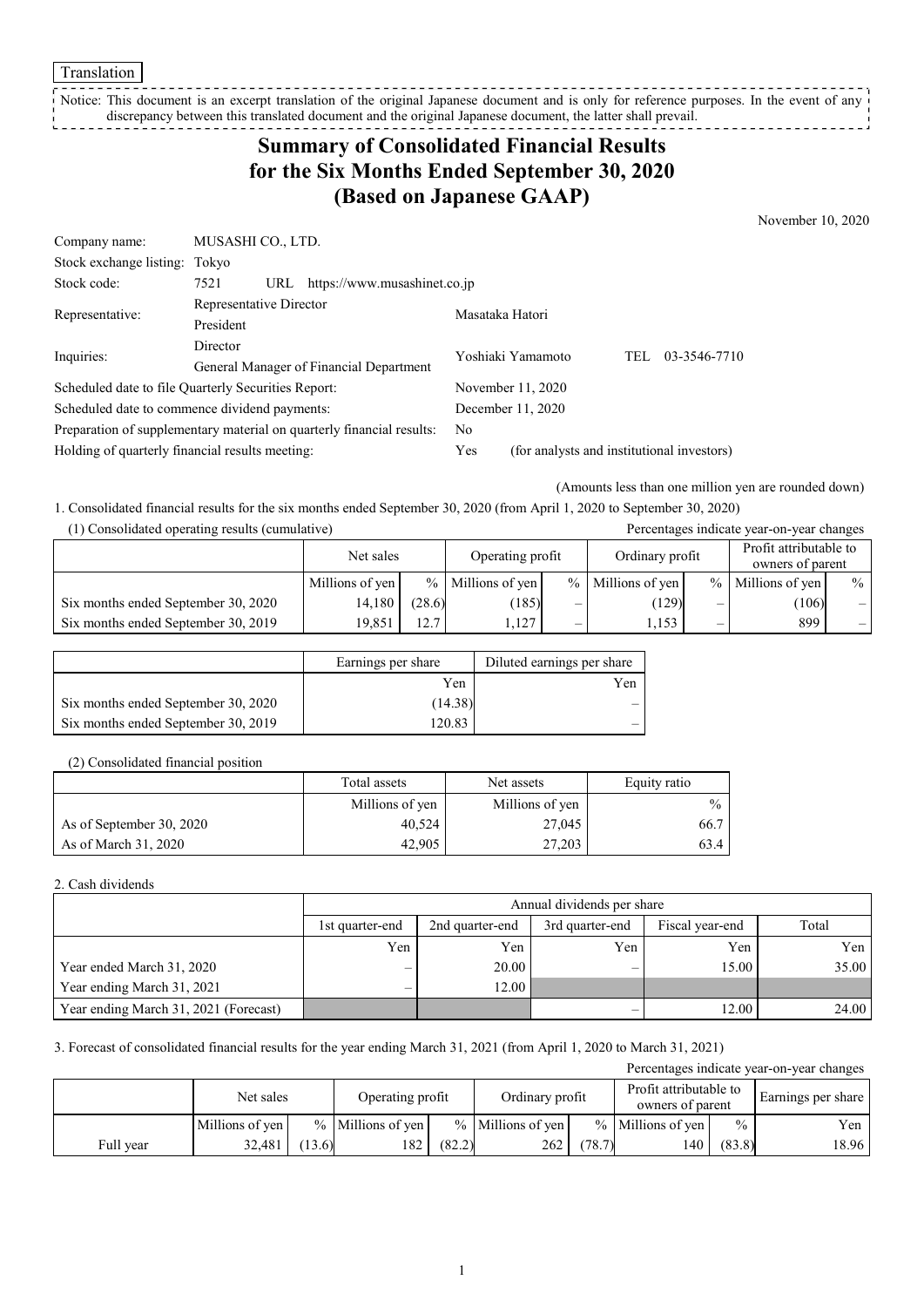| 4. Notes                                                                                                                                                                         |                  |                                                        |  |                  |  |
|----------------------------------------------------------------------------------------------------------------------------------------------------------------------------------|------------------|--------------------------------------------------------|--|------------------|--|
| (1) Changes in significant subsidiaries during the six months ended September 30, 2020<br>(changes in specified subsidiaries resulting in the change in scope of consolidation): | N <sub>o</sub>   |                                                        |  |                  |  |
| (2) Application of special accounting methods for preparing quarterly consolidated financial statements:                                                                         | N <sub>o</sub>   |                                                        |  |                  |  |
| (3) Changes in accounting policies, changes in accounting estimates, and restatement of prior period financial statements                                                        |                  |                                                        |  |                  |  |
| Changes in accounting policies due to revisions to accounting standards and other regulations:                                                                                   |                  |                                                        |  |                  |  |
| Changes in accounting policies due to other reasons:                                                                                                                             |                  |                                                        |  |                  |  |
| Changes in accounting estimates:                                                                                                                                                 |                  |                                                        |  |                  |  |
| Restatement of prior period financial statements:                                                                                                                                |                  |                                                        |  |                  |  |
| (4) Number of issued shares (common shares)                                                                                                                                      |                  |                                                        |  |                  |  |
| Total number of issued shares at the end of the period (including treasury shares)                                                                                               |                  |                                                        |  |                  |  |
| As of September 30, 2020                                                                                                                                                         | 7,950,000 shares | As of March 31, 2020                                   |  | 7,950,000 shares |  |
| Number of treasury shares at the end of the period                                                                                                                               |                  |                                                        |  |                  |  |
| As of September 30, 2020                                                                                                                                                         | 566,609 shares   | As of March 31, 2020                                   |  | 566,609 shares   |  |
| Average number of shares during the period (cumulative from the beginning of the fiscal year)                                                                                    |                  |                                                        |  |                  |  |
| Six months ended September 30, 2020                                                                                                                                              |                  | 7,383,391 shares   Six months ended September 30, 2019 |  | 7,443,403 shares |  |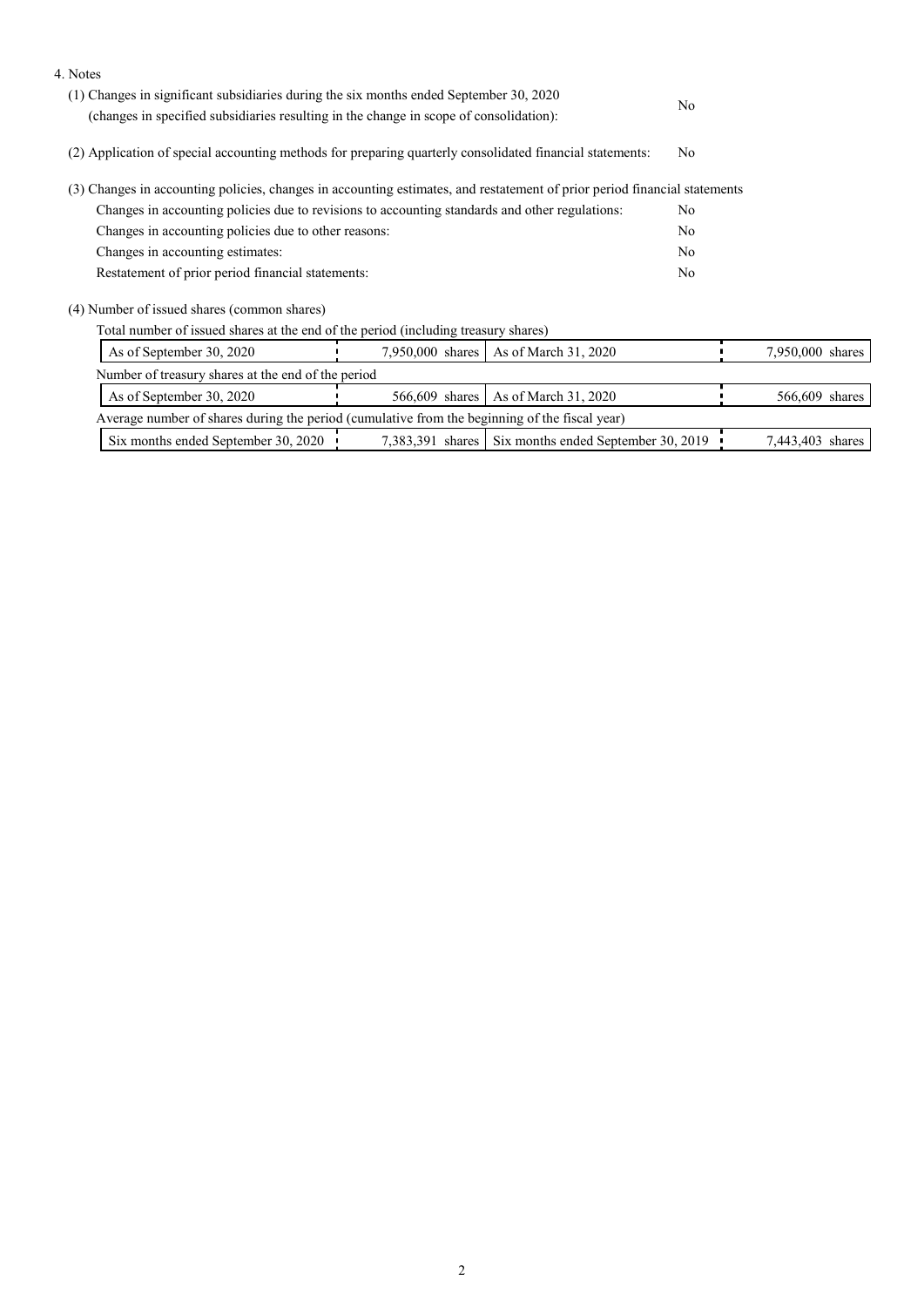## **Quarterly consolidated financial statements**

**Consolidated balance sheets**

|                                                            |                      | (Millions of yen)        |
|------------------------------------------------------------|----------------------|--------------------------|
|                                                            | As of March 31, 2020 | As of September 30, 2020 |
| Assets                                                     |                      |                          |
| Current assets                                             |                      |                          |
| Cash and deposits                                          | 20,180               | 18,922                   |
| Notes and accounts receivable - trade                      | 9,319                | 7,961                    |
| Merchandise and finished goods                             | 2,442                | 2,454                    |
| Work in process                                            | 69                   | 94                       |
| Raw materials and supplies                                 | 429                  | 508                      |
| Other                                                      | 404                  | 306                      |
| Allowance for doubtful accounts                            | (36)                 | (29)                     |
| Total current assets                                       | 32,809               | 30,218                   |
| Non-current assets                                         |                      |                          |
| Property, plant and equipment                              | 3,647                | 3,608                    |
| Intangible assets                                          | 409                  | 452                      |
| Investments and other assets                               | 6,038                | 6,244                    |
| Total non-current assets                                   | 10,095               | 10,305                   |
| Total assets                                               | 42,905               | 40,524                   |
| Liabilities                                                |                      |                          |
| <b>Current liabilities</b>                                 |                      |                          |
| Notes and accounts payable - trade                         | 5,073                | 4,295                    |
| Electronically recorded obligations - operating            | 3,397                | 2,686                    |
| Short-term borrowings                                      | 3,516                | 3,516                    |
| Income taxes payable                                       | 291                  | 73                       |
| Provision for bonuses                                      | 413                  | 372                      |
| Other                                                      | 1,076                | 626                      |
| Total current liabilities                                  | 13,768               | 11,570                   |
| Non-current liabilities                                    |                      |                          |
| Retirement benefit liability                               | 224                  | 214                      |
| Provision for retirement benefits for directors (and other |                      |                          |
| officers)                                                  | 971                  | 964                      |
| Other                                                      | 736                  | 728                      |
| Total non-current liabilities                              | 1,932                | 1,907                    |
| <b>Total liabilities</b>                                   | 15,701               | 13,478                   |
| Net assets                                                 |                      |                          |
| Shareholders' equity                                       |                      |                          |
| Share capital                                              | 1,208                | 1,208                    |
| Capital surplus                                            | 2,005                | 2,005                    |
| Retained earnings                                          | 24,818               | 24,601                   |
| Treasury shares                                            | (696)                | (696)                    |
| Total shareholders' equity                                 | 27,335               | 27,118                   |
| Accumulated other comprehensive income                     |                      |                          |
| Valuation difference on available-for-sale securities      | (32)                 | 37                       |
| Remeasurements of defined benefit plans                    | (99)                 | (110)                    |
| Total accumulated other comprehensive income               | (132)                | (73)                     |
| Total net assets                                           | 27,203               | 27,045                   |
| Total liabilities and net assets                           | 42,905               | 40,524                   |
|                                                            |                      |                          |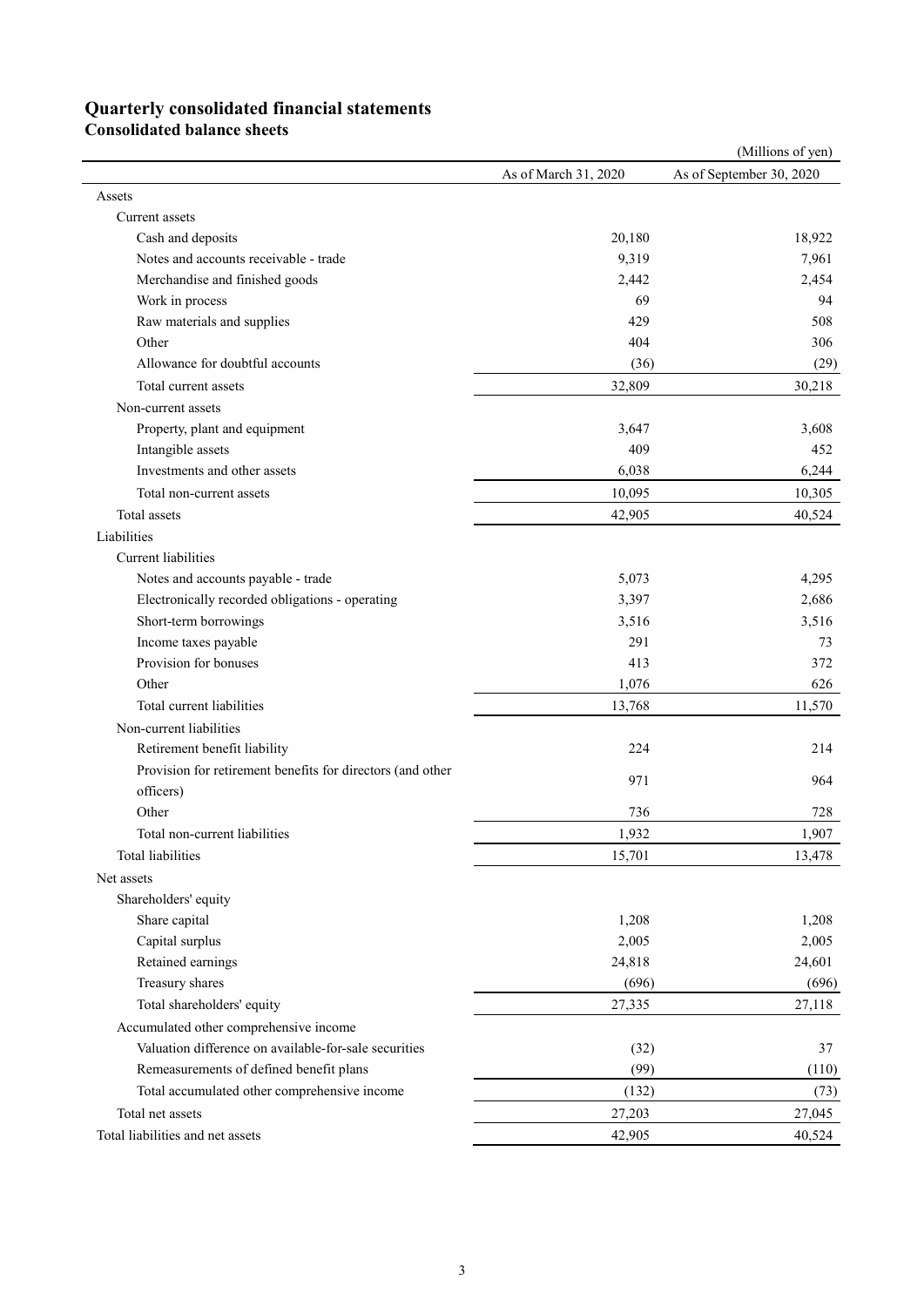## **Consolidated statements of income (cumulative) and consolidated statements of comprehensive income (cumulative)**

#### **Consolidated statements of income (cumulative)**

|                                                               |                    | (Millions of yen)  |
|---------------------------------------------------------------|--------------------|--------------------|
|                                                               | Six months ended   | Six months ended   |
|                                                               | September 30, 2019 | September 30, 2020 |
| Net sales                                                     | 19,851             | 14,180             |
| Cost of sales                                                 | 14,823             | 10,979             |
| Gross profit                                                  | 5,027              | 3,201              |
| Selling, general and administrative expenses                  | 3,899              | 3,386              |
| Operating profit (loss)                                       | 1,127              | (185)              |
| Non-operating income                                          |                    |                    |
| Interest income                                               | $\overline{2}$     | $\theta$           |
| Dividend income                                               | 24                 | 23                 |
| Share of profit of entities accounted for using equity method | 12                 | 3                  |
| Reversal of allowance for doubtful accounts                   | $\theta$           | $\mathbf{0}$       |
| Other                                                         | 24                 | 45                 |
| Total non-operating income                                    | 64                 | 73                 |
| Non-operating expenses                                        |                    |                    |
| Interest expenses                                             | 16                 | 16                 |
| Provision of allowance for doubtful accounts                  | 7                  |                    |
| Retirement benefit expenses                                   | 11                 |                    |
| Other                                                         | 2                  | 1                  |
| Total non-operating expenses                                  | 38                 | 18                 |
| Ordinary profit (loss)                                        | 1,153              | (129)              |
| Profit (loss) before income taxes                             | 1,153              | (129)              |
| Income taxes - current                                        | 212                | 53                 |
| Income taxes - deferred                                       | 41                 | (77)               |
| Total income taxes                                            | 254                | (23)               |
| Profit (loss)                                                 | 899                | (106)              |
| Profit (loss) attributable to owners of parent                | 899                | (106)              |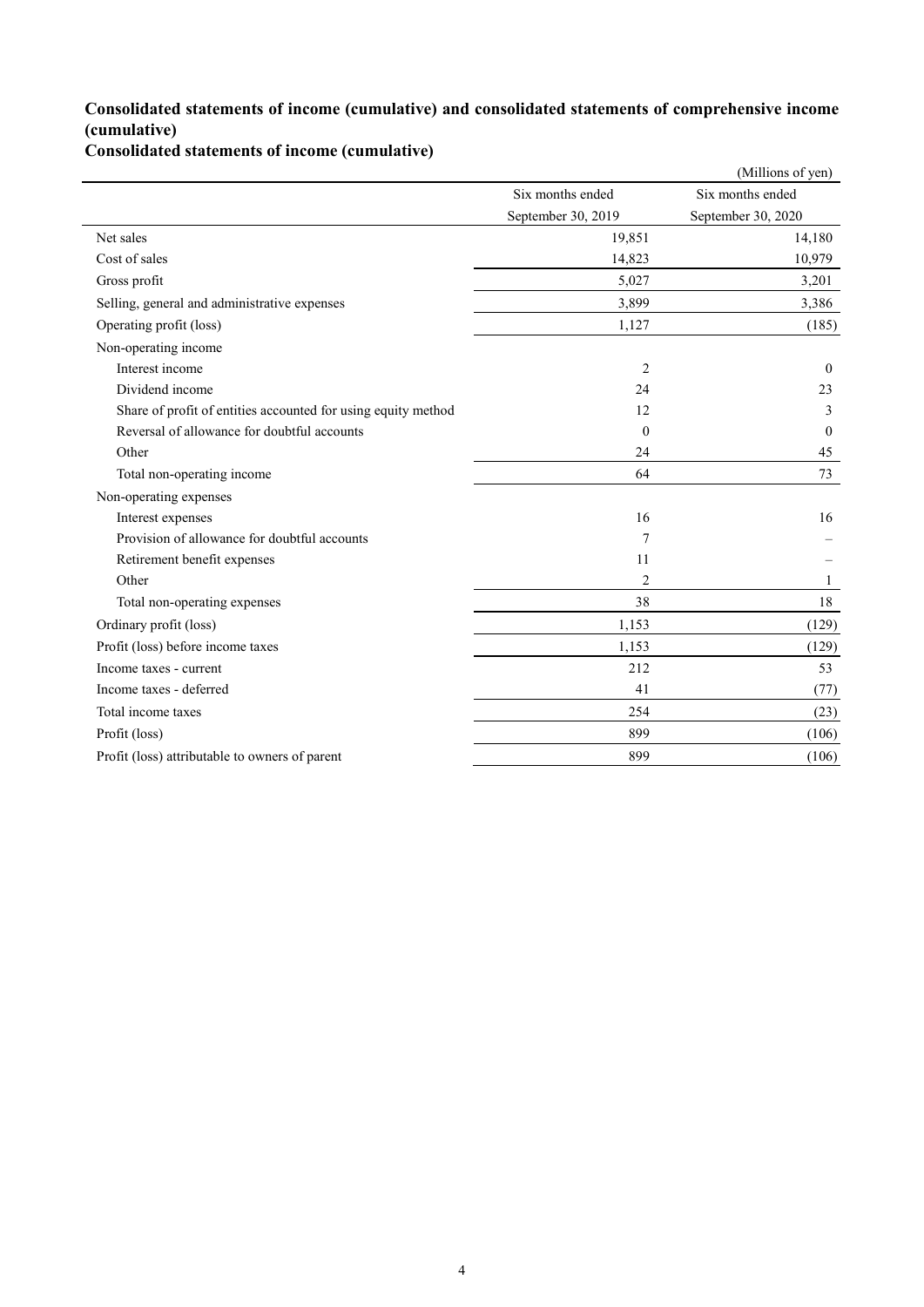## **Consolidated statements of comprehensive income (cumulative)**

|                                                           |                    | (Millions of yen)  |
|-----------------------------------------------------------|--------------------|--------------------|
|                                                           | Six months ended   | Six months ended   |
|                                                           | September 30, 2019 | September 30, 2020 |
| Profit (loss)                                             | 899                | (106)              |
| Other comprehensive income                                |                    |                    |
| Valuation difference on available-for-sale securities     | (87)               | 69                 |
| Remeasurements of defined benefit plans, net of tax       | (25)               | (10)               |
| Share of other comprehensive income of entities accounted | (0)                | (0)                |
| for using equity method                                   |                    |                    |
| Total other comprehensive income                          | (112)              | 59                 |
| Comprehensive income                                      | 786                | (47)               |
| Comprehensive income attributable to                      |                    |                    |
| Comprehensive income attributable to owners of parent     | 786                | (47)               |